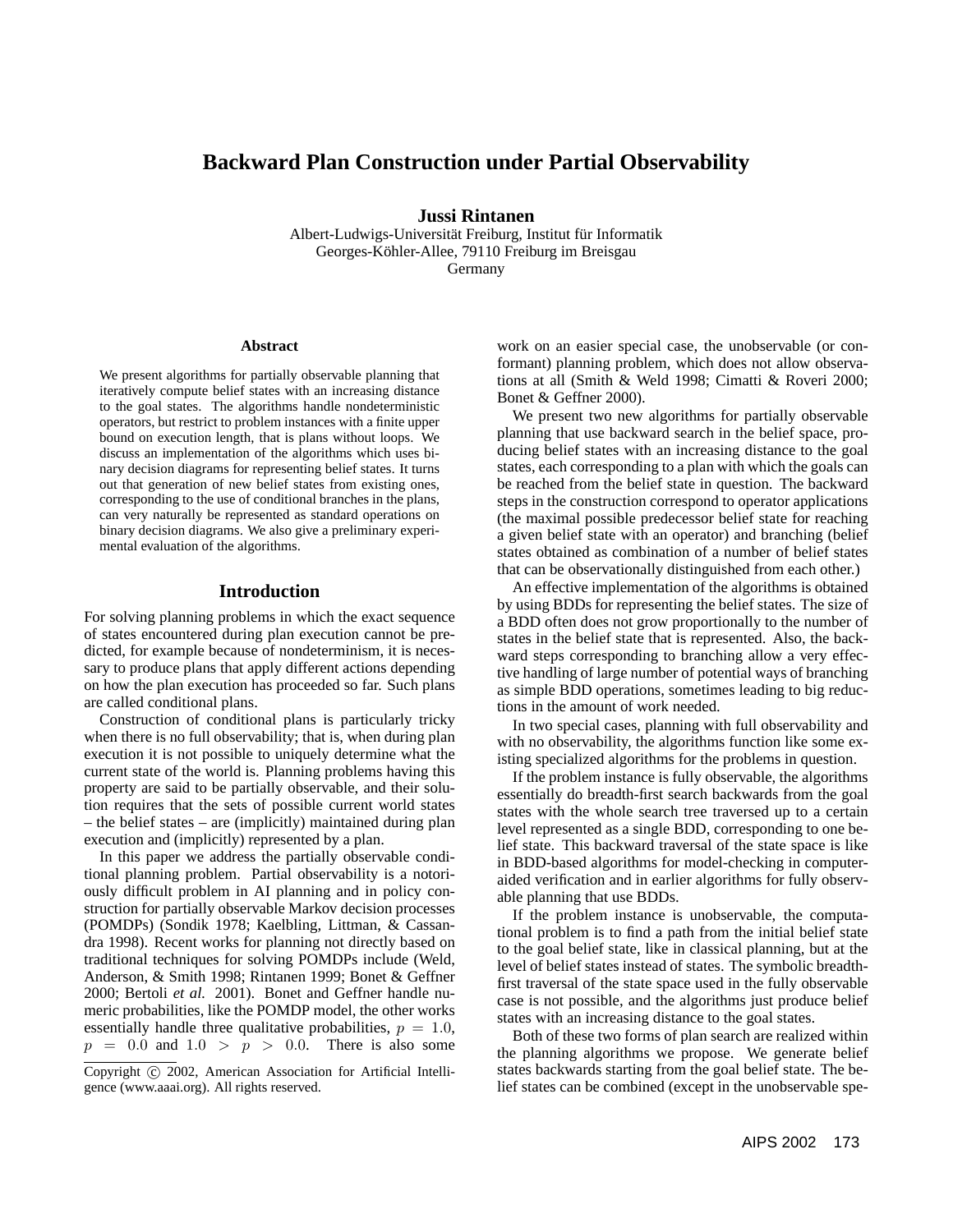cial case) to obtain bigger belief states (the behavior used in the fully observable case without restrictions), and new belief states can be obtained by computing the possible predecessor belief states of a belief state with respect to an operator application (which is the only behavior used in the unobservable special case.)

The structure of the paper is as follows. The next section describes the exact planning problem we are addressing, including the type of observations we handle and the form of plans. Then we describe the combination operator for belief states which is the basis of the backward traversal algorithms, and how how binary decision diagrams lead to a natural and efficient implementation of the combination operation. Two BDD-based algorithms based on the combination operation are described, the first uses exhaustive generation of belief states and the second uses a simple heuristic for selecting which belief states to produce. In the implementation section we describe the main insights obtained from implementing the algorithms, and make runtime comparisons to other planners. Finally, we conclude the paper by discussing connections to earlier work.

## **Problem Definition**

### **Observation Model**

During plan execution, before deciding which action to take next, it is often useful or necessary to try to determine what is the current state. Of course, given that the last action was taken in a certain belief state, it is possible to compute the set of possible successor states, but in addition, it may be possible to obtain new information about the world that allows distinguishing between the possible new current states.

The observation model we use is based on partitioning the state space S into non-empty pairwise-disjoint observational classes  $P = \langle C_1, \ldots, C_n \rangle$  such that  $S = \bigcup_{i \in \{1, \ldots, n\}} C_i$ . Given the actual current state s (which we in general do not know), we observe  $C_i$  for  $i \in \{1, ..., n\}$  such that  $s \in C_i$ , meaning that the actual current state is one of the states in  $C_i$ , but no further distinctions between the states in  $C_i$  can be made. If we already knew that the current state is one of the states in B, then we know that s is in  $B \cap C_i$ .

This can easily be generalized to the case in which the possible observations depend on the last action taken; that is, we have different partitions for different operators, allowing for example the expression of special observation actions.

We have problem representations with state variables and implementation techniques that use BDDs in mind, so it is most convenient to assume that partitions  $C_1, \ldots, C_n$  are induced by sets  $O$  of state variables that are observable. Then, a component  $C_i$  of the partition is a set  $C_i \subseteq S$  of states that assign the same values to all of the variables in O. Notice that when there are  $n$  observable Boolean state variables, there can be  $2^n$  components in the partition.

There are several extensions of the observation model that can be implemented by reduction to the basic model we described above. For example compound observations can be reduced to atomic observations, assuming a sufficiently expressive language for describing operators. Within the BDD framework, handling observability of compound formulae  $\phi$  directly is easy by having a state variable  $o_{\phi}$  observable, and requiring that  $o_{\phi} \leftrightarrow \phi$  holds in every state. This can be directly encoded to the BDD representation of transition relations of operators.

### **Plans**

The plans our algorithms produce are directed acyclic graphs. Terminal nodes correspond to goal belief states. Nodes with exactly one successor node are labeled with an operator, and they correspond to operator applications. Nodes with more than one successor are branches: one of the successor nodes is chosen based on what is observed. The edges to the successor nodes are labeled with corresponding sets of observations.

The algorithms in this paper do not produce plans with loops. Loops are needed for finitely representing plans that have no finite upper bound on execution length. Execution length may be unbounded when some of the operators are nondeterministic. For example, the number of times a dice has to be thrown to get 6 is unbounded, and the plan needs a loop (throw the dice until you get 6.) Loops are not needed when all operators are deterministic. Many types of nondeterministic problems have solutions as plans without loops.

# **Distance Computation for Partially Observable Planning**

Many of the earlier algorithms for fully observable planning are best understood as computing the distance/cost from every state to a goal state. These distances can be understood as a plan. The plan can be executed by always choosing an operator that reduces the distance of the current state by 1, or in nondeterministic planning, that makes the highest expected reduction in the distance/cost to a goal state.

In this paper we generalize this idea to the more complicated partially observable case. The passage from fully observable to partially observable planning requires employing the notion of belief states, that is sets of states, and computing (an upper bound on) the distances between belief states and the goal belief state. As in the fully observable case, the distance computation yields a plan as a byproduct.

The first complication is that the number of belief states is much higher than the number of states: for  $n$  state variables the maximum number of reachable states is  $2^n$ , and this induces a belief space consisting of  $2^{2^n}$  belief states.

The second complication is the definition of distances. We define the distance between a belief state and the goal belief state in terms of a plan implicitly associated with the belief state. The plan determines the distance as the maximum number of actions the plan may need for reaching a goal state. The computation of distances takes place in parallel with the computation of the belief states, and the plans need not be explicitly constructed.

In fully observable planning with deterministic actions, the distance of a state is simply one plus the minimum of the distances of the states that can be reached by one action. The same holds in partially observable planning for belief states, but there is also the additional possibility of determining the distance of a belief states in terms of the distances of other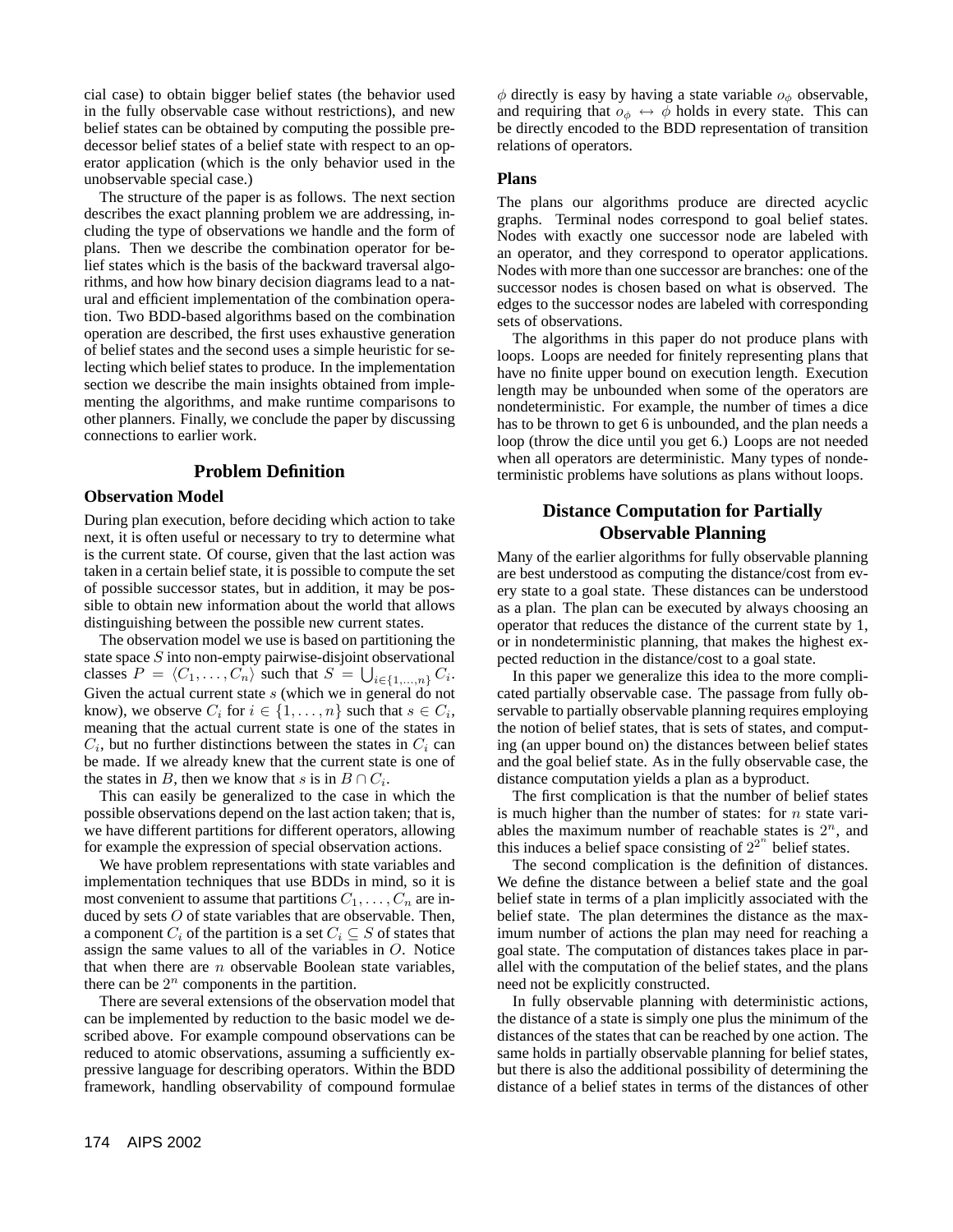belief states. This is because plans can have branches. If from  $B$  we can reach belief states having distance  $d$  by a branch (observation) node in the plan, without taking any actions, then the distance of  $B$  is also  $d$ .

So for the distance computation we need to take into account the branch nodes, and this is a main difference between fully observable and partially observable planning. In fully observable planning, if we know that plans for reaching the goals exist for both  $B_1$  and  $B_2$ , then we immediately know that there is also a plan for  $B_1 \cup B_2$ . In partially observable planning this is not the case: the existence of two plans, one reaching the goals from  $B_1$  and the other from  $B_2$  does not mean that there is a plan for  $B_1 \cup B_2$ . This is because in  $B_1 \cup B_2$  we might not be able to choose the appropriate subplan corresponding to  $B_1$  and  $B_2$ , as we might not know whether the state we are in belongs to  $B_1$  or to  $B_2$ . In the next section we make this problem explicit, and explain how plan branching is handled in the distance computation.

For making the distance computation more feasible we will restrict to generation of set-inclusion maximal belief states. When we know that belief state  $B$  has distance  $n$ , we do not need to separately represent belief states  $B' \subset B$ with distance  $n$ . This is because the same plan that reaches the goals from  $B$  will reach the goals also from  $B'$ .

### **Combination Operation** ⊗ **for Belief States**

Belief states B<sup>1</sup> and B<sup>2</sup> are *observationally distinguishable* if every  $s_1 \in B_1$  and  $s_2 \in B_2$  assign a different truth-value to at least one observable state variable, and therefore belong to different components of the partition representing observability (for all  $C_i$  in the partition, either  $C_i \cap B_1 = \emptyset$ or  $C_i \cap B_2 = \emptyset$ .) This means that after making the possible observations concerning the current state, one can exclude one of the sets of states  $B_1$  and  $B_2$  as impossible.

Later in Definition 2 we introduce a combination operator for belief states that is based on the following intuitions. If plan existence for belief states  $B_1$  and  $B_2$  has been shown (that is, there is plan  $Z_1$  for  $B_1$  and plan  $Z_2$  for  $B_2$ , then for  $B'_1 \subseteq B_1$  and  $B'_2 \subseteq B_2$  such that  $B'_1$  and  $B'_2$  are observationally distinguishable, there must also be a plan for  $B' = B_1' \cup B_2'$  that reaches the goal states. This means that in belief state  $B'$  we can choose one of  $Z_1$  and  $Z_2$  on the basis of values of the observable state variables, and have a guarantee that the goal states will be reached by the respective subplans. Hence a plan for  $B'$  starts with a branch node that selects one of the subplans  $Z_1$  and  $Z_2$ .

Identifying sets  $B'_1$  and  $B'_2$  is easy in two special cases. If nothing is observable (the partition has only one component consisting of all states), the only possibilities are  $B_1' = B_1, B_2' = \emptyset$  and  $B_1' = \emptyset, B_2' = B_2$ ; that is, combining belief states does not produce new ones. If everything is observable (the partition consists of singleton sets), we choose  $B'_1 = B_1, B'_2 = B_2$ , which means that belief states can always be combined by taking their union.

In these two special cases the number of new belief states (1 or 2) is much smaller than in the general partially observable case, which will be discussed next. This agrees with the computational complexity results that say that the general planning problem with partial observability is much more



Figure 1: The intersections of two observational classes with the belief states are not in the inclusion relation. The belief states can be combined in four different ways.

difficult than either of these special cases, and that planning without observability is more difficult than planning with full observability (Mundhenk *et al.* 2000).

**Example 1** Consider the two belief states  $B_1$  and  $B_2$  in Figure 1. There are eight observational classes (components of the partition.) The problematic observational classes are those that intersect both  $B_1$  and  $B_2$  and the intersections are not in the inclusion relation (like in the unobservable case with only one observational class; in the fully observable case non-empty intersections coincide because they are singleton sets.) These are the classes  $C_4$  and  $C_5$ . For all other classes  $C_i$ ,  $i \in \{1, 2, 3, 6, 7, 8\}$  either  $B_1 \cap C_i \subseteq B_2 \cap C_i$  or  $B_2 \cap C_i \subseteq B_1 \cap C_i.$ 

A belief state containing both  $B_1 \cap C_j$  and  $B_2 \cap C_j$  for  $j \in$  $\{4, 5\}$  is not (directly) backward reachable from  $B_1$  and  $B_2$ , because for none of the states in  $(B_1 \cap C_j) \cup (B_2 \cap C_j)$  can we say whether we are in  $B_1$  or  $B_2$ , and hence the appropriate plan associated with  $B_1$  or  $B_2$  cannot be chosen.

Therefore, any backward reachable belief state  $B$  must fulfill either  $B \cap C_j \subseteq B_1 \cap C_j$  or  $B \cap C_j \subseteq B_2 \cap C_j$ . Because we are interested in maximal belief states, this is either  $B \cap C_j = B_1 \cap C_j$  or  $B \cap C_j = B_2 \cap C_j$ .

Hence we reach backwards the following belief states.

$$
B_{11} = B_s \cup (B_1 \cap C_4) \cup (B_1 \cap C_5) \n B_{12} = B_s \cup (B_1 \cap C_4) \cup (B_2 \cap C_5) \n B_{21} = B_s \cup (B_2 \cap C_4) \cup (B_1 \cap C_5) \n B_{22} = B_s \cup (B_2 \cap C_4) \cup (B_2 \cap C_5)
$$

Here  $B_s = (B_1 \cup B_2) \cap (C_1 \cup C_2 \cup C_3 \cup C_6 \cup C_7 \cup C_8)$  is the union of the intersections of  $B_1$  and  $B_2$  with the unproblematic classes (intersections are in the inclusion relation). In these classes we can always safely choose the belief state with the bigger intersection.

Clearly, the number of combined belief states is  $2^n$  when the number of non-inclusion observational classes is  $n$ .

Notice that the number of observational classes may be exponential on the number of state variables, which may make the number of combinations extremely high.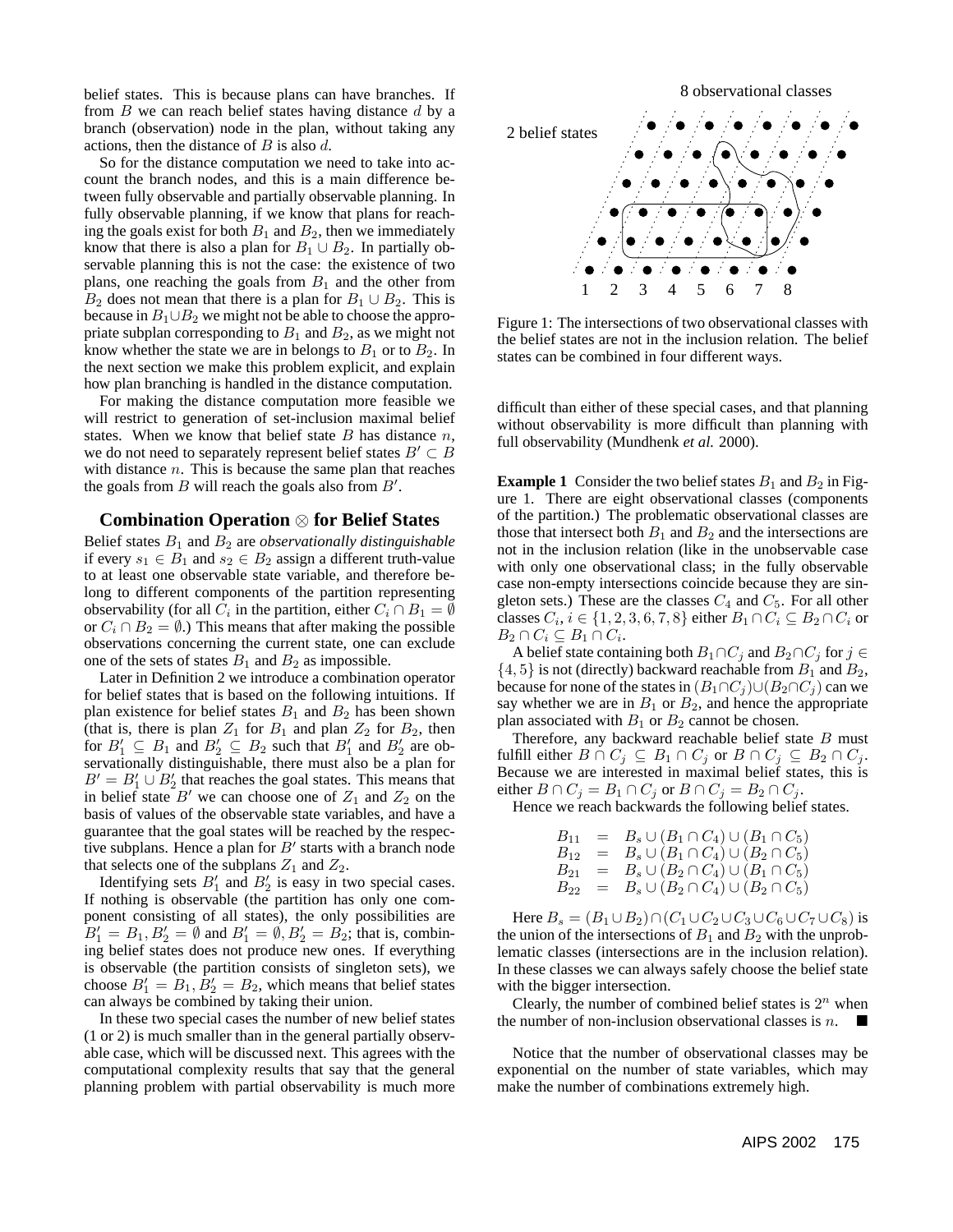Now we are ready to give the definition of the combination operator  $\otimes$  for belief states  $B_1$  and  $B_2$  which identifies maximal subsets of  $B_1 \cup B_2$  from which either  $B_1$  and  $B_2$ can be chosen based on the observations that can be made.

**Definition 2** Let  $P = \langle C_1, \ldots, C_n \rangle$  be a partition of the *set of all states. Let*  $B_1$  *and*  $B_2$  *be two sets of states. Then* B<sup>1</sup> ⊗ B<sup>2</sup> *is defined as*

$$
B_1 \otimes B_2 = \{I_1 \cup \cdots \cup I_n | \nI_i \in \{B_1 \cap C_i, B_2 \cap C_i\}, \nI_i \not\subset B_1 \cap C_i, I_i \not\subset B_2 \cap C_i, \nfor all  $i \in \{1, ..., n\}\}.$
$$

The combination operator has many algebraic properties that may be taken advantage of in improving algorithms. In this section we point out the most important ones. We consider the operator ⊗ with an arbitrary (but fixed) partition of the state space to observational classes.

**Theorem 3 (Monotonicity)** *Let*  $B$ ,  $B_1$  *and*  $B_2$  *be belief states so that*  $B_1 \subseteq B_2$ *. For all*  $B'_1 \in B \otimes B_1$ *, there is*  $B'_2 \in B \otimes B_2$  such that  $B'_1 \subseteq B'_2$ .

*Proof:* Let  $B'_1$  be any member of  $B \otimes B_1$ . Hence  $B'_1 =$  $\bigcup_{1\leq i\leq n}I_i$  for  $I_i$  such that  $I_i=B\cap C_i$  or  $I_i=B_1\cap C_i.$ 

 $\overline{\text{Now}}$  we can construct  $B_2'$  as follows. The construction for every component in the partition (for every observational class) is independent of the other components. Choose any  $i \in \{1, \ldots, n\}$ . If  $B'_1 \cap C_i = B \cap C_i$  and  $B \cap C_i \not\subset B_2 \cap C_i$ , we choose  $B \cap C_i$  for  $B'_2$ . Otherwise we choose  $B_2 \cap C_i$ for  $B_2'$ . In both cases the intersection  $B_1' \cap C_i$  is included in  $B'_2 \cap C_i$ . Because this holds for every component  $C_i$  of the partition, we have  $B'_1 \subseteq B'_2$ .

**Theorem 4 (Commutativity)** *For all belief states*  $B_1$  *and*  $B_2, B_1 \otimes B_2 = B_2 \otimes B_1.$ 

*Proof:* Directly by the symmetry of the definition.

We define for belief states  $B$  and sets  $S$  of belief states

$$
S \otimes B = B \otimes S = \bigcup \{ B \otimes B' | B' \in S \}.
$$

**Theorem 5 (Associativity)** *For all belief states*  $B_1$ ,  $B_2$  *and*  $B_3$ ,  $(B_1 \otimes B_2) \otimes B_3 = B_1 \otimes (B_2 \otimes B_3)$ .

*Proof:* We show that every belief state in  $(B_1 \otimes B_2) \otimes B_3$ is also in  $B_1 \otimes (B_2 \otimes B_3)$ . Because of the commutativity of ⊗, showing that belief states in  $B_1 \otimes (B_2 \otimes B_3) = (B_3 \otimes B_1)$  $B_2$ ) ⊗  $B_1$  are also in  $(B_1 \otimes B_2) \otimes B_3 = B_3 \otimes (B_2 \otimes B_1)$ is by exactly the same argument.

Take any belief state B in  $(B_1 \otimes B_2) \otimes B_3$ . Take any component  $C_i$  of the partition (with  $1 \leq i \leq n$ .) Now  $B \cap C_i$ equals either  $B_3 \cap C_i$  or  $(B_1 \otimes B_2) \cap C_i$ . In the latter case  $B \cap C_i$  equals either  $B_1 \cap C_i$  or  $B_2 \cap C_i$ .

Because  $B$  was generated by cartesian products of intersections of  $B_1$ ,  $B_2$  and  $B_3$  with the observational classes, the intersections of  $B$  with the observational classes can be considered independently one at a time.

If  $B \cap C_i$  equals  $B_1 \cap C_i$ , then we have a belief state  $B'$ in  $B_1 \otimes (B_2 \otimes B_3)$  with  $B' \cap C_i = B \cap C_i$ .

If  $B \cap C_i$  equals  $B_2 \cap C_i$  (the case  $B_3 \cap C_i$  is the same because of commutativity), then there is a belief state  $B''$  in  $B_2 \otimes B_3$  with  $B'' \cap C_i = B \cap C_i$ , and further, a belief state B' in  $B_1 \otimes (B_2 \otimes B_3)$  with  $B' \cap C_i = B \cap C_i$ .

Because the operator is associative and commutative, it unambiguously generalizes to sets of belief states as

$$
\otimes \{B_1, B_2, \ldots, B_n\} = B_1 \otimes B_2 \otimes \cdots \otimes B_n.
$$

This can be more directly expressed as

$$
\otimes \{B_1, \ldots, B_m\} = \{I_1 \cup \cdots \cup I_n | \nI_i \in \{B_1 \cap C_i, \ldots, B_m \cap C_i\}, \nI_i \nsubseteq B_j \cap C_i \text{ for } j \in \{1, \ldots, m\} \n\text{ for all } i \in \{1, \ldots, n\}\}
$$

for a partition  $P = \langle C_1, \ldots, C_n \rangle$  of the state space.

We use the generalized definition of the ⊗ operation in implementing the planning algorithms. This is how we avoid the generation of a very high number of intermediate belief states that would otherwise be obtained by pairwise combinations of belief states.

**Theorem 6 (Inclusion)** *For all*  $B \in T$  *there is*  $B' \in \mathcal{D}T$ *such that*  $B \subseteq B'$ *.* 

*Proof:* We construct  $B' = \bigcup_{i=1}^n I_i$  by constructing  $I_i$  and showing that  $B \cap C_i \subseteq I_i$  for every *i*.

Consider  $C_i$ . If  $B \cap C_i \subset B^* \cap C_i$  for no  $B^* \in T$ , then we choose  $I_i = B \cap C_i$ , and clearly  $B \cap C_i \subseteq I_i$ . If  $B \cap C_i \subset B^* \cap C_i$  for some  $B^* \in T$ , let  $B^*$  be such a belief state in T so that  $B^* \cap C_i$  is set-inclusion maximal. Now we choose  $I_i = B^* \cap C_i$ , and clearly  $B \cap C_i \subseteq I_i$ .

Because the inclusion  $B \cap C_i \subseteq I_i$  holds for all components of the partition,  $B \subseteq \bigcup_{i=1}^{n} \overline{I_i} = B'$ . <sup>1</sup>□

#### **Implementation of** ⊗ **with BDDs**

Instead of representing individual states and belief states as lists of and lists of lists of atomic propositions, for many types of planning it is more efficient to represents sets of states implicitly as formulae. A computationally effective representation of propositional formulae and Boolean functions is binary decision diagrams (BDDs) (Bryant 1992). BDDs allow equivalence testing in constant time and many operations on Boolean functions in polynomial time. They have been widely applied in model-checking in computeraided verification, and in the last years also in AI planning, especially in planning under uncertainty.

In this section we show how any two belief states  $B_1$  and  $B_2$  represented as BDDs can be combined to  $B_1 \otimes B_2$  by using standard operations on BDDs. Especially interesting is the use of the existential quantification operation of BDDs in handling partial observability. This BDD implementation of ⊗ is the basis of our planning algorithm implementation.

The implementation of ⊗ with BDDs is often much more efficient than a more direct implementation for two reasons. First, not all of the states in the belief states have to be represented separately. This is in general the main benefit of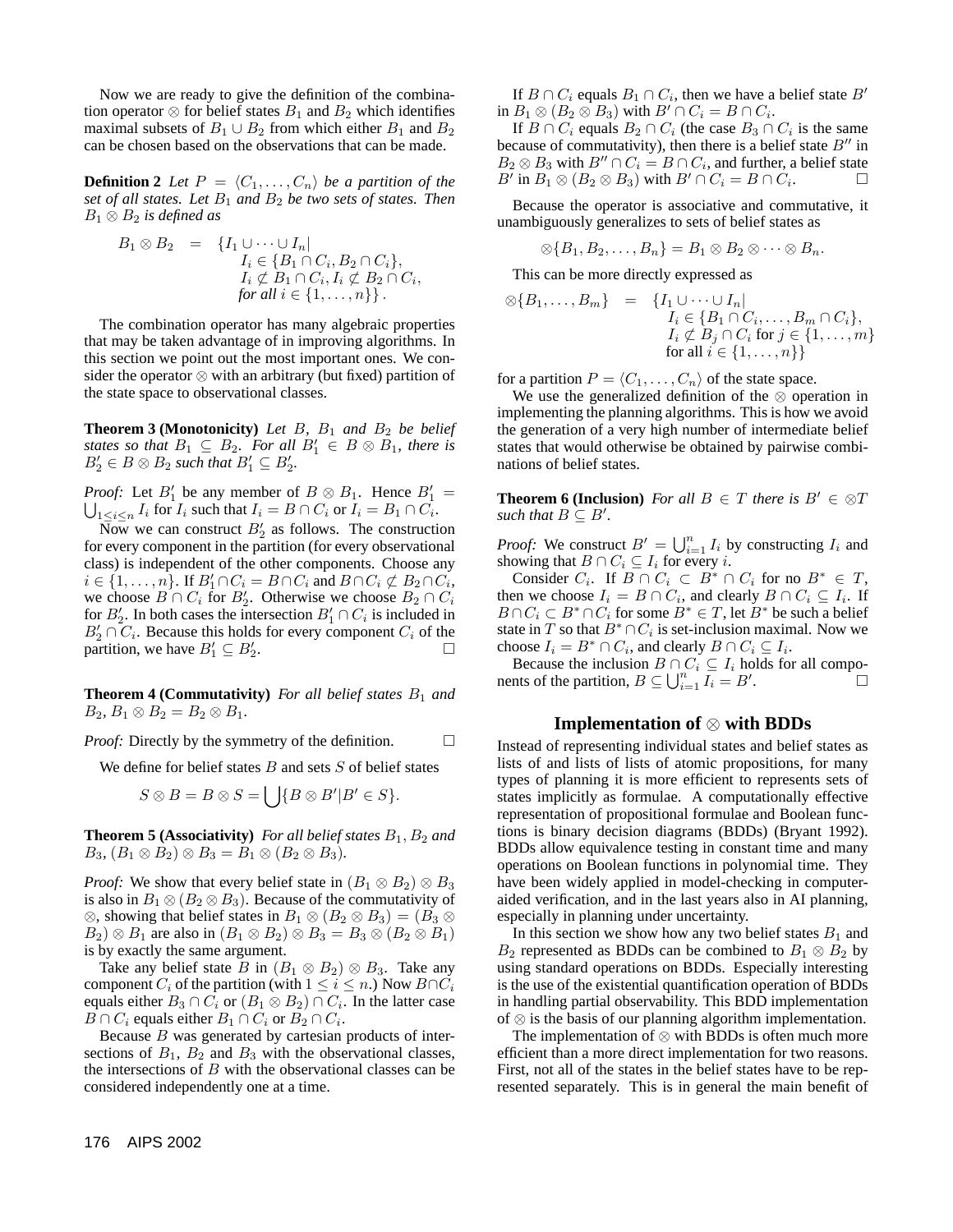BDDs. Second, the  $\otimes$  operation can be performed without iterating over every observational class (component of the partition), because BDDs very effectively allow handling those observational classes that intersect the belief states so that the intersections are in the set-inclusion relation.

The computation proceeds as follows.

1. Compute the observational classes that intersect both belief states so that the intersections are not in inclusion relation. This is by the following BDD computation.

$$
X = \exists U (B_1 \land \neg B_2) \land \exists U (B_2 \land \neg B_1)
$$

Here U is the set of unobservable state variables, and  $\exists$ denotes the existential abstraction operation on BDDs that is defined for one variable  $x$  as

$$
\exists x \Phi \stackrel{\text{def}}{=} \Phi[0/x] \vee \Phi[1/x].
$$

def

In the fully observable case  $X$  is the empty set, and in the unobservable case  $X$  is the universal set (if neither of the belief states subsumes the other.)

2. For those observational classes that intersect the belief states and the intersections are in the inclusion relation we can always choose the bigger intersection. The set of all those observational classes can directly be identified by simple BDD operations, and the explicit generation of these observational classes is avoided. The part of the state space that intersects both belief states so that the intersections are in the inclusion relation is simply

$$
B=(B_1\cup B_2)\backslash X.
$$

- 3. For identifying the no-inclusion observational classes we iterate over the *cubes* of X, which are the disjuncts of a DNF of  $X$ . For every cube we assign the observable variables not occurring in the cube truth-values in all possible ways, in each case obtaining one observational class. The benefit of iterating over the cubes of  $X$  instead of using all the valuations of the observable variables is that  $X$ may include only a fraction of all observational classes. There are procedures for efficiently doing iteration over the cubes for example in the CUDD BDD package.
- 4. For every observational class  $C_i$  in X compute  $B_1^i$  =  $B_1 \cap C_i$  and  $B_2^i = B_2 \cap C_i$ .
- 5. Produce the  $2^n$  belief states as

$$
B \cup B_{i_1}^1 \cup B_{i_2}^2 \cup \cdots B_{i_n}^n
$$

where the  $i_j$  are assigned 1 or 2 in all  $2^n$  possible ways.

### **Planning Algorithms**

In this section we propose two algorithms for planning with partial observability that use the ⊗ operation. The first algorithm – given in Figure 2 – exhaustively computes sets  $D_i$ for  $i \geq 0$  that contain all maximal belief states at distance i to the goal belief state.

In the algorithm description preimg<sub>o</sub> $(B)$  computes the strong preimage of a set  $B$  of states with respect to an operator o (Cimatti, Roveri, & Traverso 1998). The strong preimage is the maximal set of states from which a state in  $B$  is

# *PROCEDURE* exhaustive()

*i* := 0;  
\n
$$
D_0 = \{G\};
$$
  
\n*WHILE I*  $\subseteq$  *B* for no  $B \in D_i$  and  $D_i \neq D_{i-1}$   
\n $D_{i+1} := \otimes (\{\text{preimg}_o(B)|B \in D_i, o \in O\} \cup D_i);$   
\n*i* := *i* + 1;  
\n*END*;  
\n*IF I*  $\subseteq$  *B* for some  $B \in D_i$  *THEN* plan has been found;

Figure 2: Algorithm that systematically generates the belief space

*PROCEDURE* heuristic()

*i* := 0;  
\n
$$
D_0 = \{G\};
$$
  
\n $A = D_0;$   
\n*WHILE I*  $\subseteq$  *B* for no  $B \in D_i$  and  $A \neq \emptyset$ ;  
\n $B :=$  an element of *A* of maximum cardinality;  
\n $A := A \setminus \{B\};$   
\n $D_{i+1} := \otimes (\{preimg_o(B) | o \in O\} \cup D_i);$   
\n $A := A \cup (D_{i+1} \setminus D_i);$   
\n $i := i + 1;$   
\n*END*;  
\n*IF I*  $\subseteq$  *B* for some  $B \in D_i$  *THEN* plan has been found;

Figure 3: Algorithm that heuristically selects which belief states to expand

always reached by applying o. For deterministic operators this coincides with the standard (weak) preimage computation used in model-checking and other applications of BDDs (Burch *et al.* 1994). Both preimage computations can easily be implemented with the standard operations on BDDs.

The variables  $I$  and  $G$  are respectively the initial and the goal belief states, and the set  $O$  consists of the operators in the problem. This algorithm description assumes a uniform observability at all points of time so that only one operator ⊗ that uses one partition of the state space to observational classes is needed. For the case in which the current observational classes depend on the operator last applied, we have to consider different functions ⊗, and to compute the preimage of a belief state only with respect to an operator that corresponds to the observability assumption with which the belief state was obtained by ⊗.

The second algorithm  $-$  given in Figure  $3 -$  uses a heuristic for selecting one belief state at a time for preimage computation. Because the belief space is not traversed systematically, the correspondence between the sets  $D_i$  and the belief states at distance  $i$  is lost, and therefore distance information for the generated belief states has to be maintained separately. The heuristic tried with this second algorithm simply uses the cardinality of a belief state as the usefulness measure. On more complicated problems this is likely not to yield as good results as on the problems considered in the experiments described later in the paper.

After the initial belief state has been reached by using this backward computation, a branching plan can be extracted, as will be discussed in the next section.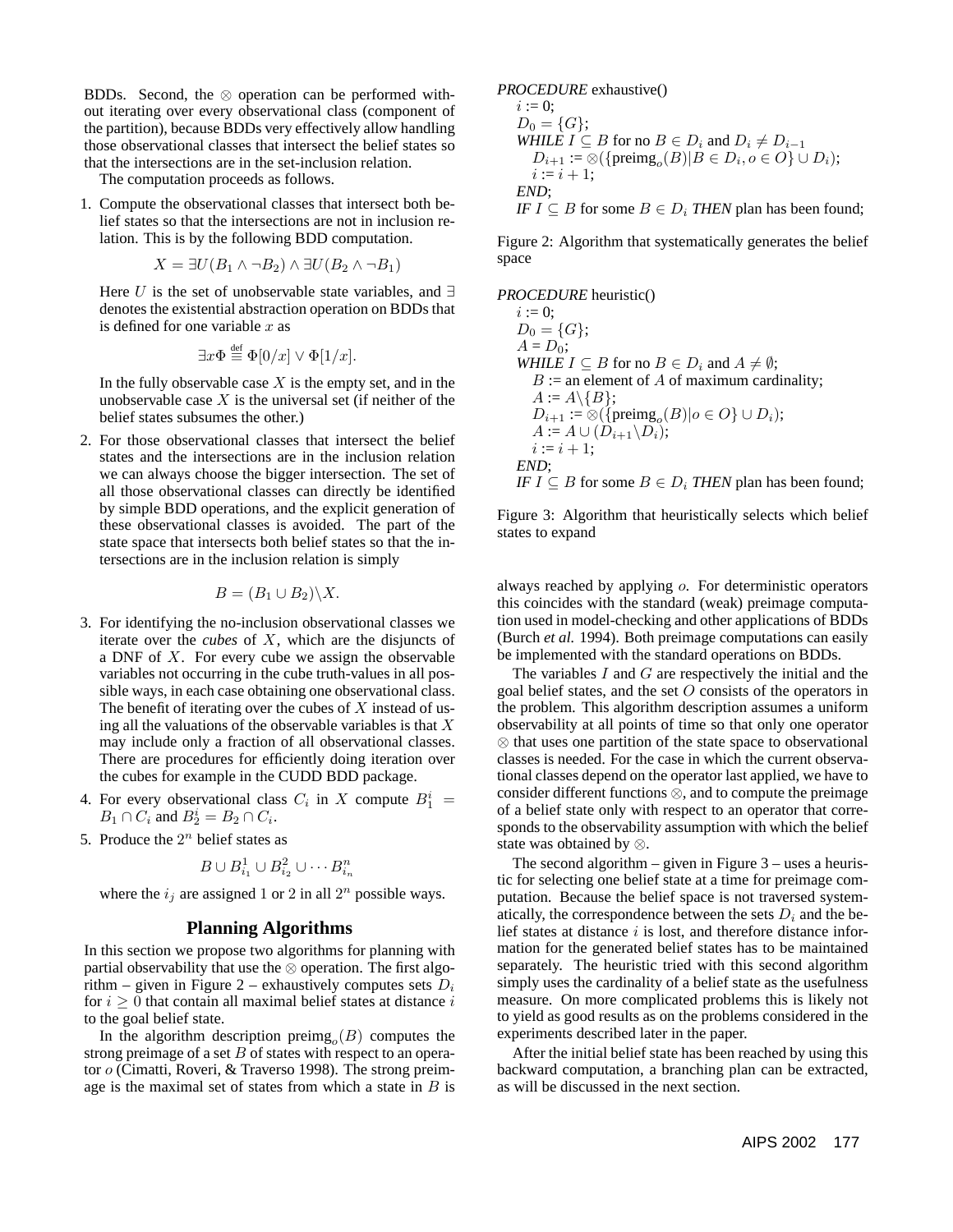We show the correctness of the exhaustive algorithm next. It is obvious that the heuristic algorithm is also correct, because all belief states are used at some point of time: the most promising ones are used early, and others later.

### **Theorem 7** *Whenever there exists a finite acyclic plan for a problem instance, the algorithm in Figure 2 returns it.*

*Proof:* So assume there is an acyclic plan for a problem instance. Let all nodes  $N$  of the plan be annotated with sets  $S_N$  of states possible during execution of the plan.

We show by induction on  $i$  that if the distance from node  $N$  to a terminal node of the plan is i (counting all edges on the path), then at the  $i$ th iteration of the algorithm a belief state B such that  $S_N \subseteq B$  has been produced, i.e.  $S_N \subseteq B$ for a belief state  $B \in D_i$ . Notice that the steps in constructing the sets  $D_i$  often correspond to two edges in the plan: one operator edge and one edge from a branch node.

Base case  $i = 0$ : The goal belief state is reached from a belief state by 0 steps only if the belief state is a subset of the goal belief state.

Inductive case  $i \geq 1$ : Now N is a node with distance i.

If it is an operator node, then a superset  $B'$  of the belief state B obtained from  $S_N$  by applying o (and associated with the successor node) is by the induction hypothesis in  $D_{i-1}$ . The preimage of B' with respect to o is one of the belief states the are combined to obtain  $D_i$  from  $D_{i-1}$ . Hence by Theorem 6 a superset of  $S_N$  is in  $D_i$ .

Otherwise  $N$  is a branch node. Then by the induction hypothesis supersets of the belief states corresponding to the successor nodes are in  $D_{i-1}$ . We show that a superset of the belief state for the node itself is in  $D_i$ . Let the belief states corresponding to the successor nodes be  $B_1, \ldots, B_m$ . Let the labels of edges to the successor state be  $\phi_1, \ldots, \phi_m$ . These can be understood equivalently as propositional formulae or as sets of states.

For the plan to be executable under the observability  $P =$  $\langle C_1, \ldots, C_n \rangle$ , it must be the case that for no  $k \in \{1, \ldots, n\}$ and  $\{\phi, \phi'\}\subseteq \{\phi_1, \ldots, \phi_m\}$  such that  $\phi\neq \phi',$   $\phi\cap C_k\neq \emptyset$ and  $\phi' \cap C_k \neq \emptyset$ . Otherwise during plan execution when making observation  $C_k$  it would not be possible to decide whether to follow the edge labeled  $\phi$  or the edge labeled  $\phi'$ , as the observation would be compatible with both.

The belief states  $B_1, \ldots, B_m$  associated with the successor nodes are subsets of the edge labels, so  $B_k \subseteq \phi_k$  for all  $k \in \{1, \ldots, m\}$ . Hence no two of these belief states intersect the same observational class. Let  $B'_1, \ldots, B'_m$  be the belief states in  $D_{i-1}$  so that  $B_i \subseteq B'_i$  for  $k \in \{1, \ldots, m\}$ .

Finally we show that  $S_N \cap C_k$  for every  $k \in \{1, \ldots, n\}$ is included in the intersection of  $C_k$  with some belief state in  $D_{i-1}$ , and therefore  $S_N$  is a subset of a belief state in  $D_i$ . So take any  $k \in \{1, ..., n\}$  such that  $S_N \cap C_k$  is nonempty. Now  $S_N \cap C_k = B_j \cap C_k$  for one  $j \in \{1, \dots, m\}$  by the considerations above, and further  $S_N \cap C_k \subseteq B_j' \cap C_k$ . Now either  $B' \cap C_k = B''$  is set-inclusion maximal among intersections of belief states in  $D_{i-1}$ , or there is a belief state B<sup>0</sup> in  $D_{i-1}$  with an even bigger intersection with  $C_k$ . In either case,  $S_N \cap C_k \subseteq B'' \cap C_k$ .

Because this holds for all  $k \in \{1, \ldots, n\}$ , one of the belief states in  $D_i$  includes  $S_N$  by the definition of  $\otimes$ .  $\Box$ 

The algorithm is more efficient when keeping only setinclusion maximal sets in  $D_i$ . That this resriction does not reduce the number of belief states that are computed is shown by Theorem 3. Under the maximality condition, a belief state  $B$  has distance at most  $i$  if there is a belief state B' such that  $B \subseteq B$  and B' has distance at most i.

#### **Extraction of Plans**

The backward computation of belief states with increasing distances to the goal belief state is finished when a belief state that includes the initial belief state has been found. The assignment of distances to the belief states can be understood as a plan, but it may be useful to extract a graph-like plan that makes explicit the process of making observations and determining the next belief states of the plan execution, and identifies which belief states really are relevant parts of the plan. So, plan construction proceeds as follows.

- 1. Let the current belief state  $B$  be the initial belief state and d the distance computed for it.
- 2. If the distance of the current belief state is  $d = 0$ , then stop ( $B \subseteq G$  for the goal belief state G.)
- 3. Identify operators  $o_1, \ldots, o_n$  and a partition  $B_1, \ldots, B_n$ of  $B(n \geq 1)$  so that the belief states in the partition are observationally distinguishable from each other, and from  $B_i$  a belief state with distance  $\leq d-1$  is reached with  $o_i$ .
- 4. Recursively construct a plan for the distance  $d-1$  belief states  $B_i$  by choosing  $B = B_i$  and going to step 2.

Because the distance is reduced by at least one when going to a successor node, all execution paths in the plan are finite, ending in a terminal node with distance 0 and associated with a subset of the goal states, and hence the process terminates after a finite time.

#### **Implementation of the Algorithms**

We have implemented the algorithms in C. The planner takes its input in an extension of PDDL (Ghallab *et al.* 1998) that allows expressing observability restrictions and initial states as belief states. We used the CUDD BDD package by Fabio Somenzi of the University of Colorado.

During early experimentation with the idea of performing backward search in the belief space we obtained many insights that led to the implementation discussed in this paper. These insights were vital in achieving the level of performance our planner has.

1. The generalization of ⊗ to sets of belief states should be used instead of the binary version of ⊗.

Application of ⊗ to all pairs of belief states produces most belief states several times and directly leads to very high runtimes. The only redundancy in a good implementation of the generalized ⊗ operator is that already existing belief states (or belief states subsuming them) are generated once more.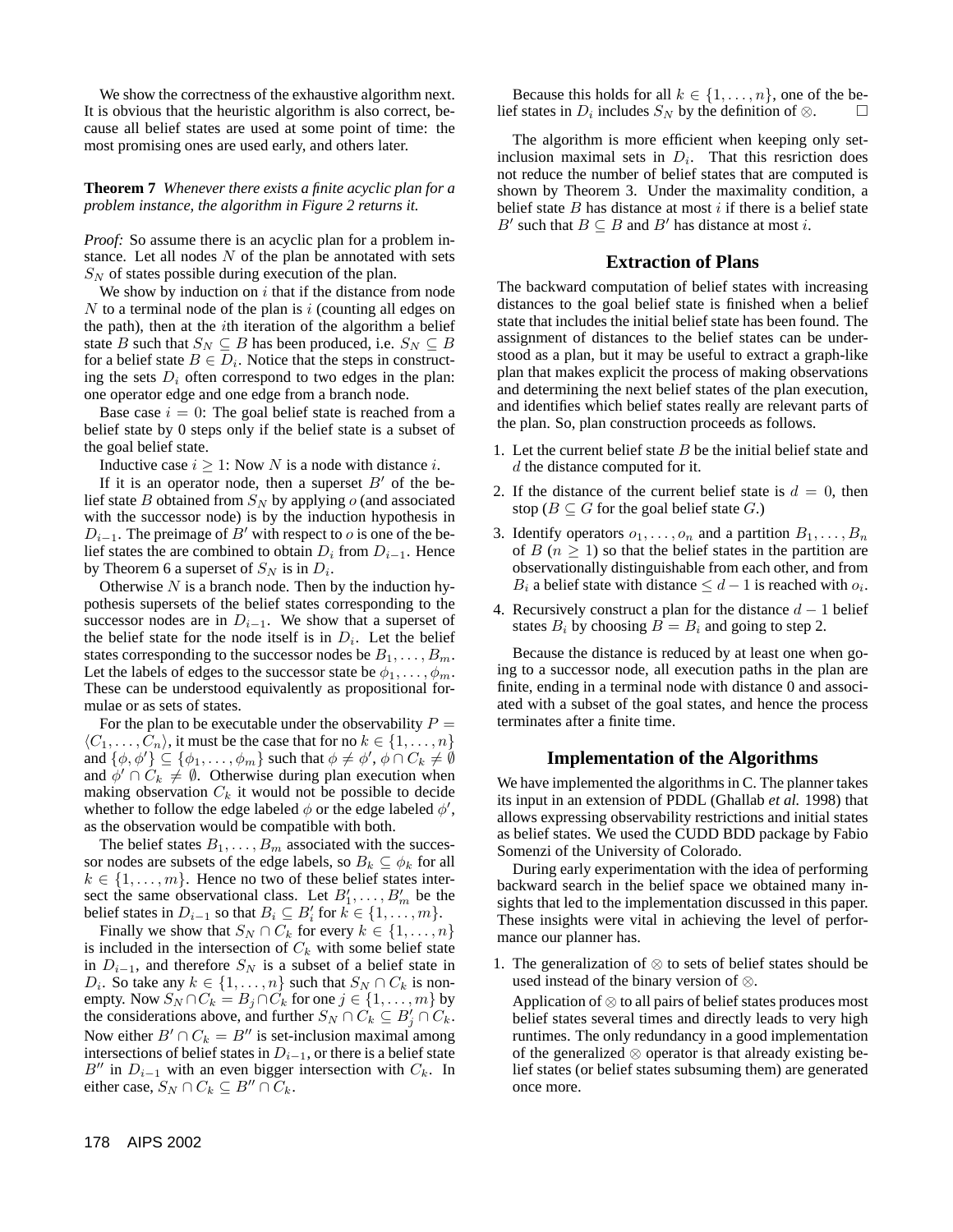2. Sometimes only a fraction of the preimages of the belief states differ, because not all states in a compound belief state can be reached by any single operator.

We have experimented with techniques that take this into account. First we compute the intersections of the observational classes with all belief states, but we do not blindly take their cartesian product. Instead, choosing which combinations of the intersections to use in producing new belief states is performed separately for every operator. Only such intersections from each observational class are chosen that have a non-empty (weak) preimage with respect to the operator under consideration. Intersections having an empty preimage may be ignored. On some problems this leads to astronomic reductions in the number of belief states that are produced. For example in the partially observable 6 block blocks world the reduction at some application of the operation is from  $21760664753063325144711168 \sim 2.18 \cdot 10^{25}$  to 10000.

Under the above improvement, we must preserve the correctness of the planning algorithms by explicitly testing whether the initial belief state can be obtained from the intersections<sup>1</sup>. This is so if for every observational class its intersection with the initial belief state is subsumed by one of the intersections of the observational class with an existing belief state. This test also makes it possible to avoid the last phase of combinations of belief states which would produce a belief state subsuming the initial belief state (among with many useless belief states.)

On many problems the number of belief states is still extremely high, and we believe that the application of the combination operator should be controlled far more, for example through heuristics that select which belief states to generate. Typically only a very small fraction of the combinations of the belief states are needed in solving any given problem instance. Currently, the heuristics just control which belief states are used in preimage computations, and even when only a small number of preimages are used, the number of new belief states may be very high.

### **Experimentation with the Implementation**

This section describes results of experiments on a first implementation of our algorithms. These results do not constitute a proof of the general applicability of the algorithmic framework presented in the paper, but act as evidence that the approach is on some kinds of problems very competitive with other types of algorithms. Other planners used in the comparisons were MBP by Bertoli et al. (2001) and GPT by Bonet and Geffner (2000). Based on the runtime statistics in the respective papers, these two planners in general seem to be much faster than earlier planners for partially observable non-probabilistic planning problems.

Our research hypothesis was that when the goal states can be reached from "big" belief states, backward search with

|              | symbol   observable state variables |
|--------------|-------------------------------------|
| uо           |                                     |
| po           | CLEAR(X), ONTABLE(X)                |
| pfo          | ON(X,Y)                             |
| $f_{\Omega}$ | ON(X,Y), CLEAR(X), ONTABLE(X)       |

Table 1: Degrees of observability for the blocks world

belief state combination is more efficient than algorithms that do forward search in the belief space, like the algorithm used in MBP. Big belief states in this context means that despite a high degree of uncertainty, sufficiently many observations can be made to choose the right actions to reach the goals. Forward search algorithms in this case face the problem of choosing between branching, which would reduce the uncertainty but simultaneously lead to very big plans, and going forward by performing an action, thereby potentially losing a useful branching point in favor of keeping the plan size down. Backward search algorithms, on the other hand, could effectively compute these big belief states by the combination operation.

It seems that our results do not confirm this hypothesis. For example, the emptyroom problem, which is discussed later, has goal reachability from big initial belief states, but our algorithm implementation is still very much slower than MBP. However, there is some evidence for supporting this hypothesis, obtained from a partially observable variant of the blocks world problem, but in general the question of the strengths of the algorithms remains very much open.

To carry out experiments and make a preliminary comparison between the planners, we identified benchmarks that could be used under different degrees of observability. The most famous benchmark problem in AI planning, the blocks world, serves this purpose well. This problem can be considered with different degrees of observability by having different state variables observable. The choices we used are listed in Table 1. The fully observable case is denoted by *fo* and the unobservable by *uo*. An interesting choice is to have only the ON relation observable (*pfo*). This is not fully observable in the sense that not all state variables are observable, but it is still possible to differentiate between any two states unambiguously. Another one is to have  $CLEAR(x)$ and ONTABLE(x) observable, which would best correspond to partially observable planning. Up to three blocks this makes it possible to distinguish between any two states, but for a higher number of blocks this is not so.

We formalized the actions so that problem instances with all of the states as the initial belief state and a stack with all blocks in it as the goal belief state is solvable. A sufficient condition for this is that the operator for moving a block onto the table is parameterized only with the block to be moved and works for irrespective of on which block the block in question is, so it suffices to know that the block is clear when moving it onto the table. For the unobservable case we formalized moving a block onto the table so that the operator has not precondition, and the move succeeds if the block was clear and on something, and otherwise nothing happens. To keep the initial state description small, we took

<sup>&</sup>lt;sup>1</sup>It could be that the initial belief state itself cannot be obtained by any single operator application from any set of states, and therefore the generation of a belief state subsuming the initial belief state would not take place.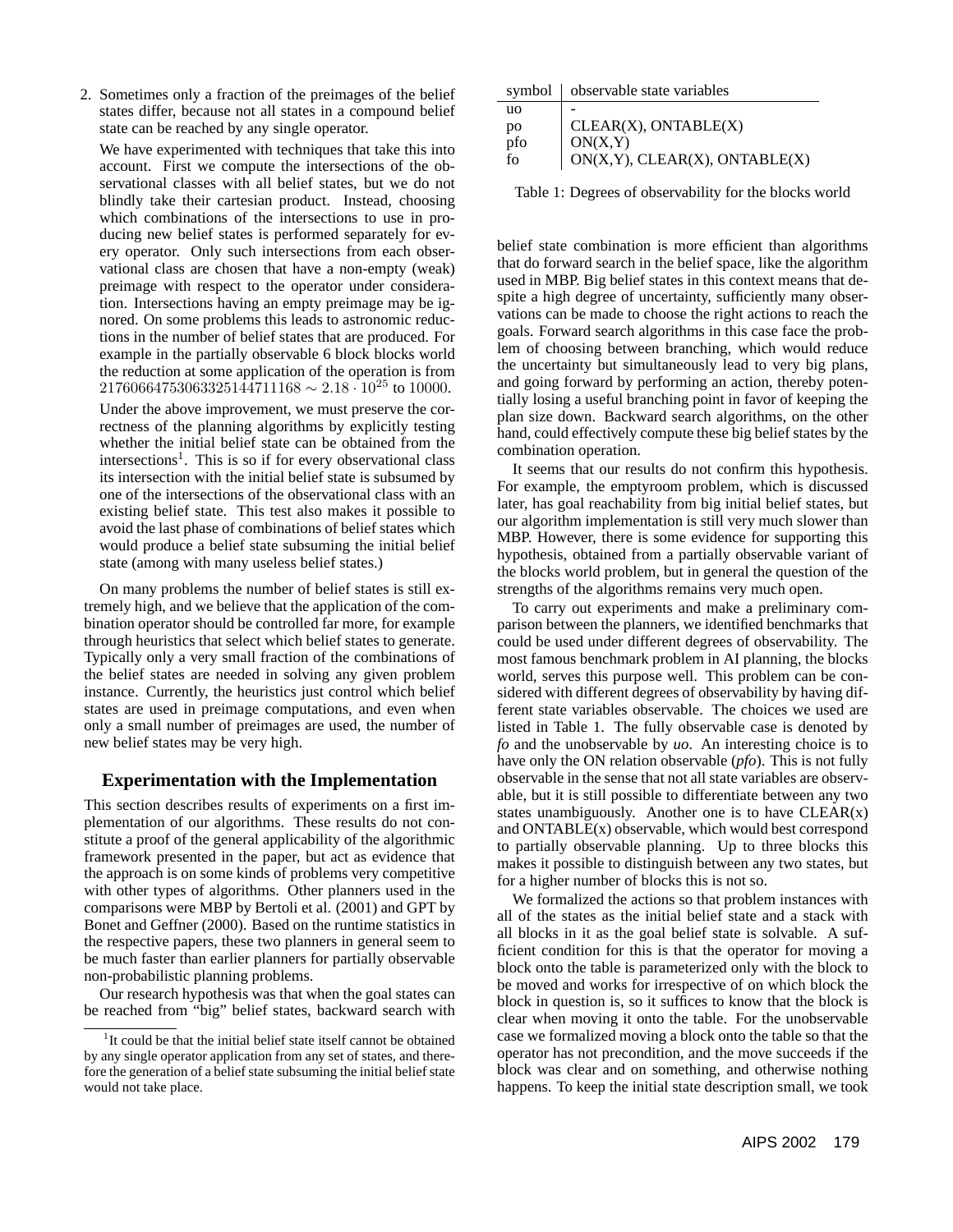| problem           | S     | runtime in seconds   |                      |                      |                |  |
|-------------------|-------|----------------------|----------------------|----------------------|----------------|--|
|                   |       | <b>GPT</b>           | <b>MBP</b>           | $YK\ddot{A}_e$       | $YK\ddot{A}_h$ |  |
| BW <sub>2fo</sub> | 3     | 2.84                 | 0.06                 | 0.02                 | 0.05           |  |
| BW3fo             | 13    | 4.51                 | 31.00                | 0.11                 | 0.09           |  |
| BW4fo             | 73    | 1200<br>$\gt$        | 1200<br>$\mathbf{L}$ | 1.90                 | 0.56           |  |
| BW <sub>5fo</sub> | 501   | 1200<br>$\gt$        | >1200                | 19.20                | 6.22           |  |
| BW6fo             | 4051  | >1200                | >1200                | 1200<br>$\mathbf{L}$ | 129.57         |  |
| BW7fo             | 37633 | >1200                | >1200                | >1200                | >1200          |  |
| BW2pfo            | 3     | 2.81                 | 0.03                 | 0.04                 | 0.04           |  |
| BW3pfo            | 13    | 4.08                 | 0.13                 | 0.10                 | 0.07           |  |
| BW4pfo            | 73    | 1200<br>$\gt$        | 89.19                | 2.87                 | 0.73           |  |
| BW5pfo            | 501   | >1200                | 1200<br>$\gt$        | 44.69                | 10.75          |  |
| BW6pfo            | 4051  | 1200<br>$\gt$        | >1200                | 1200<br>$\gt$        | 365.55         |  |
| BW7pfo            | 37633 | >1200                | >1200                | >1200                | 1200<br>$\gt$  |  |
| BW <sub>2po</sub> | 3     | 2.66                 | 0.02                 | 0.04                 | 0.06           |  |
| BW3po             | 13    | 4.06                 | 0.08                 | 0.10                 | 0.10           |  |
| BW4po             | 73    | 1200<br>$\mathbf{r}$ | 0.69                 | 1.67                 | 0.67           |  |
| BW5po             | 501   | 1200<br>$\gt$        | 13.37                | 1200<br>$\gt$        | 7.11           |  |
| BW6po             | 4051  | >1200                | 389.05               | >1200                | 1200<br>$\geq$ |  |
| BW7po             | 37633 | >1200                | >1200                | >1200                | 1200<br>$\gt$  |  |
| BW <sub>2uo</sub> | 3     | 2.70                 | 0.02                 | 0.02                 | 0.03           |  |
| BW3uo             | 13    | 3.77                 | 0.08                 | 0.28                 | 0.20           |  |
| BW4uo             | 73    | 1200<br>$\mathbf{I}$ | 3.42                 | 1200<br>$\gt$        | 385.43         |  |
| BW5uo             | 501   | >1200                | 9.86                 | >1200                | >1200          |  |
| BW6uo             | 4051  | >1200                | 70.85                | >1200                | >1200          |  |
| BW7uo             | 37633 | 1200<br>$\gt$        | 1200<br>$\gt$        | >1200                | >1200          |  |

Table 2: Runtimes of a number of benchmark problems on a 360 MHz Sun Sparcstation.  $|S|$  is the size of the state space. The runtimes that were within 30 per cent or 50 milliseconds from the best runtime are highlighted.

as initial states all the states with stacks of height at most 4. On a higher number of blocks this was still not a sufficient restriction, and starting from 8 blocks neither our planner nor MBP could transform the initial state descriptions into BDDs within 1 GB of memory. Also on the 6 and 7 block problems the BDD size starts being a problem. A more compact encoding of the problems with a smaller number of state variables would speed up the planners considerably.

We generated problem instances with an increasing number of blocks, and tested them on the planners (we decided to christen our planner  $YK\ddot{A}$ ). We ran GPT with the default setting except for the "set discretizationlevels off" setting as adviced by Bonet. We ran MBP with the -v 0 -explicit\_dfs\_forward no\_conformant\_at\_start options that were used by Bertoli et al. (2001) on many of the runs reported there. For unobservable problems the specialized algorithm for unobservable planning in MBP was used because MBP refuses to apply the general algorithm to unobservable problems.

The runtimes we report are what GPT outputs for the parsing, compilation and solution phases (which would appear to be real time, not CPU time), what MBP outputs as "searching and printing time" and "preprocessing time", and for our planner the total CPU time, including reading and parsing the input file. GPT takes its input in its extension of the PDDL language, MBP in the AR language, and our planner

in an extension of the PDDL language. We produced the input files automatically from common PDDL source files by a program that translates usual schematic PDDL descriptions into AR and into the two versions of PDDL, with all operators grounded (no schematic variables, *for all* and *exists* quantification unfolded.)

The runtimes are shown in Table 2. YK $\ddot{A}_e$  refers to the algorithm that exhaustively produces all belief states, and  $YK\ddot{A}_h$  to the one with heuristic selection of belief states.

On the problems with full and almost full observability our algorithm fares much better than MBP. MBP is sensitive to the number of variables that are observable, even when there is no difference in terms of distinguishing between two states, as indicated by *fo* and *pfo* problems. On the *po* problems MBP fares better, and on the unobservable (conformant) problems the specialized conformant planning algorithm in MBP fares much better. We improved the problem representation for MBP by eliminating the unnecessary state variables  $ON(X,X)$ . Without this improvement the MBP runtime on the 3 block fully observable problem was 1144 seconds instead of only 31.

Our problem representation is not favorable to GPT. GPT seems to compute the initial states by straightforward iteration over the valuations of the state variables, and chooses those that satisfy the initial state formula. For the 3 block problems this is still very feasible (12 state variables), but with 4 blocks it is not (20 state variables.) We believe GPT would solve at least the 4 and 5 block problems if the initial states were represented in a way that better observes the way GPT works. However, we did not verify this.

The number of belief states our algorithms produce for fully observable problems is small, and the efficiency of the algorithms does not much lag behind specialized algorithms for planning with full observability. The number of belief states that are explicitly produced is linear on the maximum length execution of the plan.

We also ran the planners on problems that earlier were used by Bertoli et al. (2001) and Bonet and Geffner (2000) to demonstrate the capabilities of MBP and GPT. The runtimes, which are rather bad on our planner, are shown in Table 3. The formalizations of these problems are not exactly like those used by Bertoli et al. and Bonet and Geffner, because we produced all the problem instances automatically from a formalization of the problems in a version of PDDL. Unlike the MBP and GPT input languages, our version of PDDL does not directly support multi-valued state variables.

GPT is on some problems better and on some problems worse. The GPT implementation differs much from the other two planners, as it translates the problem instances to C++ and compiles and runs them. This is the reason for the higher runtimes on the easiest problems.

The empty room problems represent rooms of varying sizes ( $n$  times  $n$  squares). The problem is to get from an arbitrary unknown location to the middle of the room by going north, south, east or west. One can only observe whether one is immediately next to one of the walls.

The ring problems have a number of rooms in which windows have to be closed and then locked. Initially the state of the windows is completely unknown.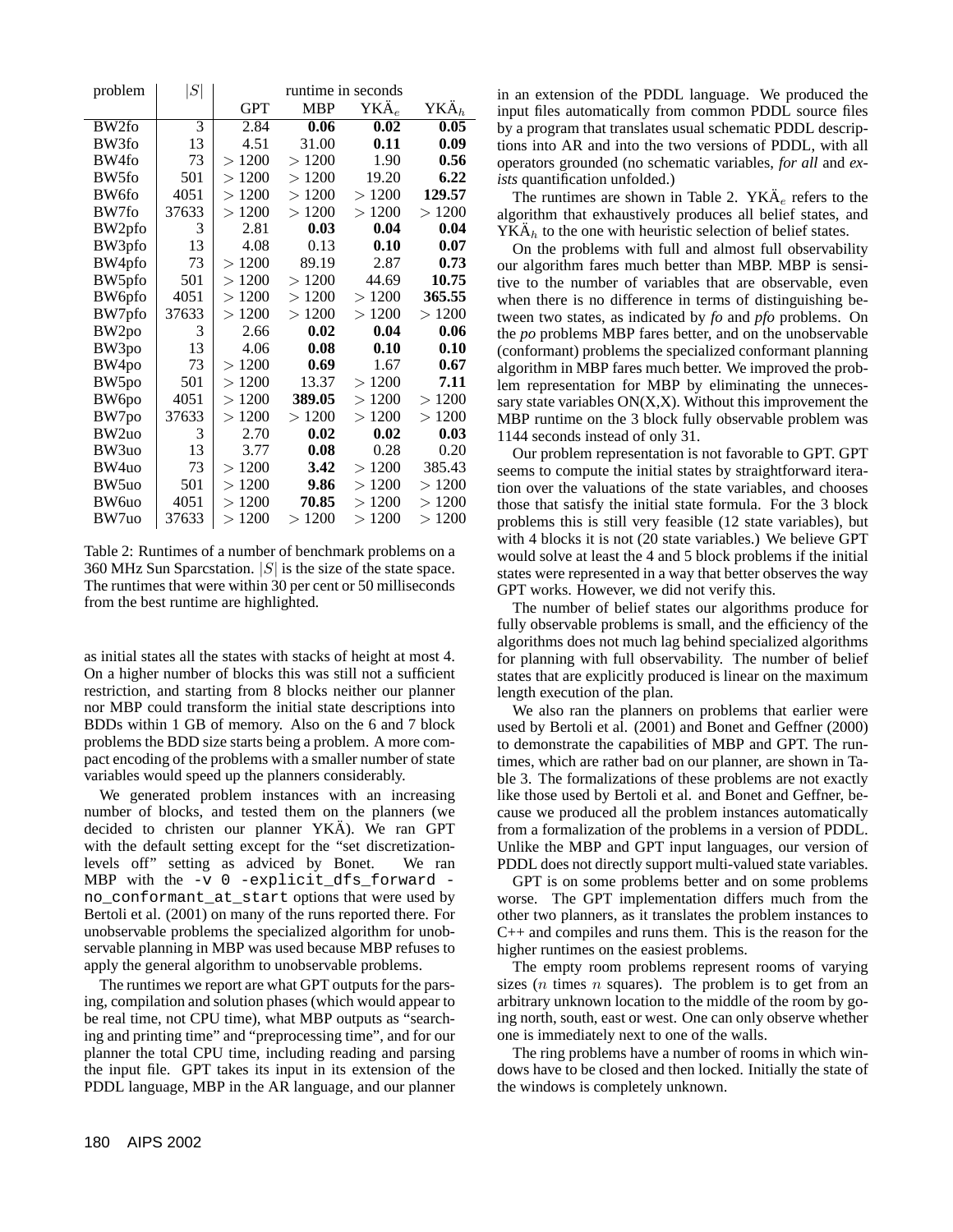| problem               | S               | runtime in seconds   |            |                     |                     |
|-----------------------|-----------------|----------------------|------------|---------------------|---------------------|
|                       |                 | <b>GPT</b>           | <b>MBP</b> | ${\rm YK\ddot A}_e$ | ${\rm YK\ddot A}_h$ |
| medical <sub>02</sub> | $\overline{20}$ | 2.51                 | 0.02       | $\overline{0.11}$   | 0.09                |
| medical03             | 32              | 2.76                 | 0.02       | 8.99                | 0.15                |
| medical04             | 36              | 2.82                 | 0.03       | 36.46               | 3.33                |
| medical05             | 48              | 3.41                 | 0.08       | >1200               | 4.19                |
| medical06             | 52              | 3.44                 | 0.05       | >1200               | 328.38              |
| medical07             | 64              | 6.61                 | 0.06       | >1200               | 244.03              |
| medical <sub>08</sub> | 68              | 20.41                | 0.09       | >1200               | >1200               |
| <b>BTS02</b>          | 7               | 2.44                 | 0.03       | 0.02                | 0.05                |
| BTS03                 | 10              | 2.58                 | 0.02       | 0.06                | 0.05                |
| BTS <sub>04</sub>     | 13              | 2.86                 | 0.02       | 0.09                | 0.06                |
| BTS <sub>05</sub>     | 16              | 3.40                 | 0.03       | 0.24                | 0.08                |
| <b>BTS06</b>          | 19              | 4.50                 | 0.06       | 0.87                | 0.17                |
| BTS07                 | 22              | 7.27                 | 0.06       | 3.99                | 0.32                |
| <b>BTS08</b>          | 25              | 16.61                | 0.07       | 19.47               | 0.51                |
| <b>BTS09</b>          | 28              | 49.17                | 0.11       | 95.73               | 0.95                |
| <b>BTS10</b>          | 31              | 165.91               | 0.13       | 518.15              | 1.75                |
| <b>BTS12</b>          | 37              | >1200                | 0.21       | >1200               | 3.87                |
| <b>BTS14</b>          | 43              | >1200                | 0.35       | >1200               | 8.77                |
| <b>BTS16</b>          | 49              | 1200<br>$\gt$        | 0.44       | >1200               | 19.67               |
| BTCS02                | 47              | 3.91                 | 0.03       | 0.09                | 0.11                |
| BTCS03                | 132             | 3.08                 | 0.01       | 2.92                | 1.00                |
| BTCS04                | 341             | 4.44                 | 0.05       | 128.32              | 13.06               |
| BTCS05                | 838             | >1200                | 0.09       | >1200               | 167.56              |
| BTCS06                | 1991            | 188.78               | 0.18       | >1200               | >1200               |
| emptyroom05           | 25              | 21.55                | 0.05       | >1200               | 2.61                |
| emptyroom06           | 36              | 317.72               | 0.09       | >1200               | 26.22               |
| emptyroom07           | 49              | >1200                | 0.12       | >1200               | 31.68               |
| emptyroom08           | 64              | 1200<br>$\mathbf{L}$ | 0.15       | >1200               | 77.60               |
| emptyroom10           | 100             | 1200<br>$\geq$       | 0.19       | >1200               | 395.27              |
| emptyroom15           | 225             | 1200<br>$\geq$       | 0.36       | >1200               | >1200               |
| ring <sub>03</sub>    | 162             | 3.88                 | 0.11       | 29.65               | 29.91               |
| ring <sub>04</sub>    | 648             | 4.61                 | 0.40       | >1200               | >1200               |

Table 3: Runtimes of a number of benchmark problems on a 360 MHz Sun Sparcstation.  $|S|$  is the size of the state space.

The medical problems are about performing two medical tests that together unambiguously determine any of  $n$  possible illnesses, and then giving one of  $n$  medications to the patient. If wrong medication is used, the patient dies, otherwise she will recover. Again, our planner does not do so well. The exhaustive algorithm has difficulties already solving the problem instance with 5 illnesses. By starting from the goal states it identifies the 5 belief states from which the goals can be reached by taking the appropriate medication, and a couple of others where the illness has already been treated. But from here on the number of belief states explodes because each of the 5 belief states includes the possibility that the first, or the second, or both, or none of the test results are available. With 5 illnesses this means that the number of combined belief states is a couple of thousands  $(2^4 \cdot 3^2 \cdot 4 \cdot 6 = 3456$ , to be exact), and only one of them is relevant for producing a plan, the one with the uncured illnesses and results of both tests. When the preimages of this belief state with respect to the two test actions have been computed, we have the initial belief state. For 8

illnesses the number of belief states at distance 1 to the goal states is 58320, and the planner does not solve the problem in a reasonable amount of time. The heuristic version of the algorithm needs for the 8 illness problem about three hours.

BTS (Bertoli *et al.* 2001) and BTCS (Bonet & Geffner 2000) are partially observable versions of the notorious bomb in the toilet problem, in which the goal is to disarm a bomb, contained in one of a number of packages, by throwing the packages into a toilet. In these problems one can detect the bomb by a special sensing action, and take advantage of this to produce smaller plans.

### **Related Work**

Algorithms for computing POMDP policies are related to our algorithms, especially POMDP value iteration (Sondik 1978; Smallwood & Sondik 1973; Kaelbling, Littman, & Cassandra 1998). These algorithms implicitly do backward construction of branching plans, and for each such plan compute its value for each state in the state space. For belief states the value of such a plan is obtained as a linear combination of the values for the individual states.

Our algorithms, on the other hand, ignore exact costs and probabilities, and just consider whether a plan is acceptable for a given state or a set of states, but are similarly based on an implicit backward construction of branching plans. Each plan is represented by a set of states for which it is guaranteed to reach the goals. And each of the backup steps attempts to find bigger such sets, roughly corresponding to the backup steps in the POMDP value iteration algorithms trying to find increasingly better approximations of the value function. Our algorithms do not find optimal plans because of the restriction to set-inclusion maximal belief states.

Extensions of BDDs have been used for implementing POMDP policy construction algorithms for POMDPs represented in a factored form. For example, algebraic decision diagrams (ADDs) (Fujita, McGeer, & Yang 1997; Bahar *et al.* 1997) were used by Feng and Hansen (2000).

Earlier work on partially observable planning with BDDs includes (Bertoli *et al.* 2001). Their algorithm uses BDDs for representing belief states. Plan search is by forward search starting from the initial belief state. The planner has two choices: either take a single action and reach another belief state, or make an observation (one observable state variable or several), which splits the belief state to several smaller ones, and continue plan construction recursively from each. When this algorithm splits a belief state under  $n$ observable Boolean state variables, it gets  $2^n$  child nodes. The main difficulty in this approach is making informed decisions on when to split and when not to split.

Our algorithms include the BDD-based backward search algorithms for fully observable and unobservable planning by Cimatti and Bertoli et al. (1998; 2000) as special cases, concerning fully observable planning the strong planning algorithm, not the more powerful strong cyclic algorithm.

Closely related to the POMDP algorithms, but based on heuristic search rather than on value iteration, is GPT by Bonet and Geffner (2000). Plans are found by search algorithms like real time dynamic programming. GPT is appli